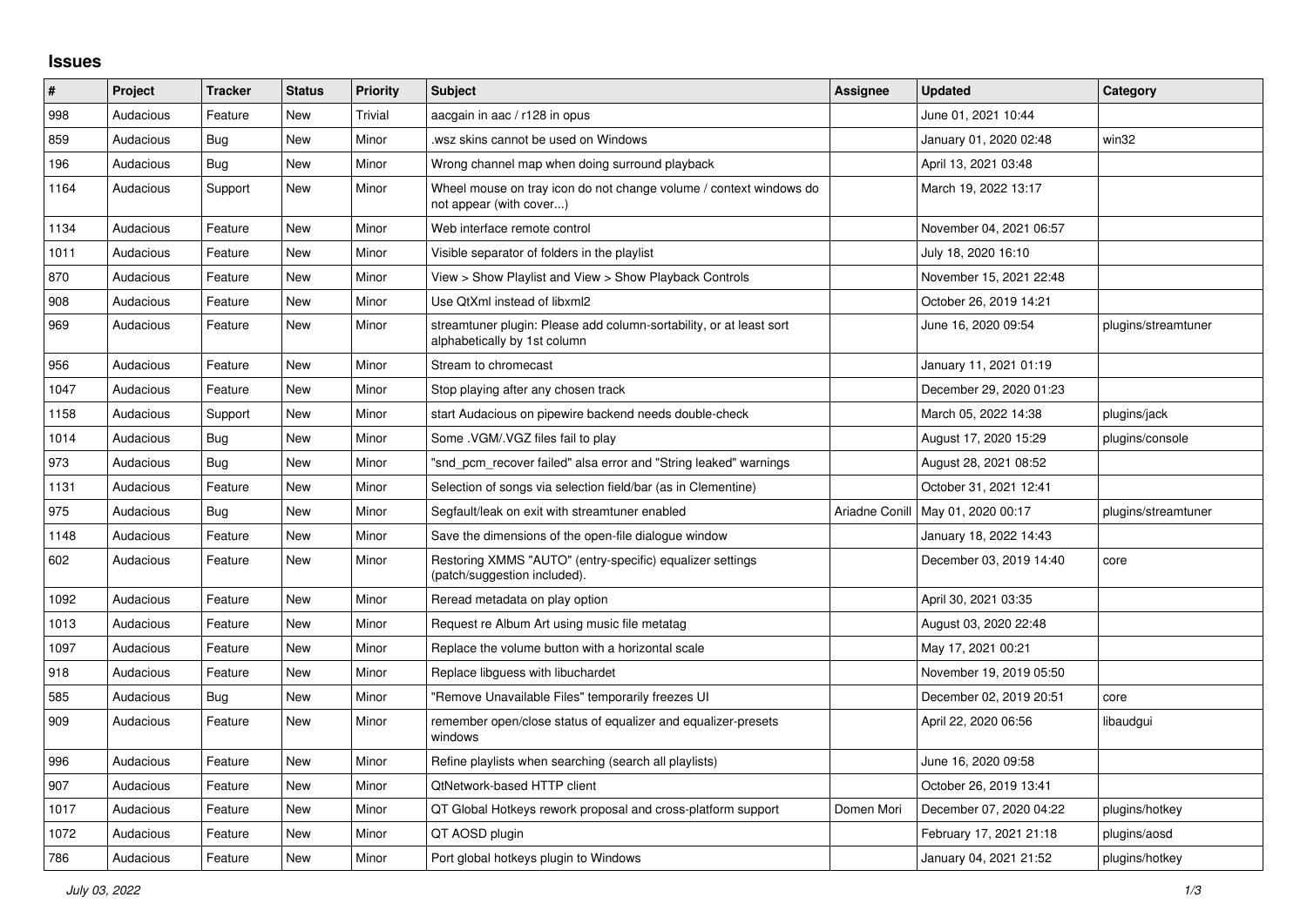| $\#$ | Project   | <b>Tracker</b> | <b>Status</b> | <b>Priority</b> | <b>Subject</b>                                                                                                                            | <b>Assignee</b>  | <b>Updated</b>           | Category           |
|------|-----------|----------------|---------------|-----------------|-------------------------------------------------------------------------------------------------------------------------------------------|------------------|--------------------------|--------------------|
| 1088 | Audacious | Feature        | New           | Minor           | plugin: status icon: ADD option to select tray mouse Middle Click action                                                                  |                  | April 11, 2021 12:05     | plugins/statusicon |
| 429  | Audacious | Feature        | New           | Minor           | Please enable scrobbling to libre.fm in Scrobbler 2.0                                                                                     |                  | September 02, 2019 10:35 | plugins/scrobbler2 |
| 877  | Audacious | Feature        | New           | Minor           | Please add save option to cue playlists (patch included)                                                                                  |                  | March 07, 2019 04:18     | plugins/cue        |
| 1154 | Audacious | Support        | New           | Minor           | Playlist column Headers                                                                                                                   |                  | March 06, 2022 16:06     |                    |
| 913  | Audacious | Feature        | New           | Minor           | Play / create new playlist from selection                                                                                                 |                  | December 02, 2019 20:13  | plugins/qtui       |
| 1170 | Audacious | Feature        | New           | Minor           | Playback mode button                                                                                                                      |                  | April 22, 2022 16:01     |                    |
| 1048 | Audacious | Feature        | New           | Minor           | PipeWire support                                                                                                                          |                  | May 04, 2022 19:36       |                    |
| 1099 | Audacious | Feature        | New           | Minor           | Per-track ReplayGain shouldn't be enabled by default                                                                                      |                  | May 09, 2021 13:41       |                    |
| 924  | Audacious | Feature        | New           | Minor           | Option to replace playlist contents by drag and drop                                                                                      |                  | December 02, 2019 20:15  |                    |
| 51   | Audacious | Feature        | New           | Minor           | Option to inhibit suspend                                                                                                                 |                  | February 13, 2021 09:23  |                    |
| 1153 | Audacious | Feature        | New           | Minor           | Optional sort column for File Created/Modified date and time                                                                              |                  | February 04, 2022 16:00  | libaudgui          |
| 873  | Audacious | Feature        | New           | Minor           | Optionally make "previous track" restart current track                                                                                    |                  | June 08, 2021 22:55      |                    |
| 1160 | Audacious | Feature        | New           | Minor           | Ogg Opus support for streams                                                                                                              |                  | March 11, 2022 18:09     |                    |
| 1142 | Audacious | Feature        | New           | Minor           | MusicBrainz support for CD plugin                                                                                                         |                  | November 20, 2021 21:46  | plugins/cdaudio    |
| 1057 | Audacious | Feature        | New           | Minor           | Matroska (mka) chapter support                                                                                                            |                  | August 27, 2021 22:54    |                    |
| 1093 | Audacious | Feature        | New           | Minor           | Make the Song Dialog (Qt) window wider by default                                                                                         |                  | May 17, 2021 15:36       |                    |
| 993  | Audacious | Bug            | New           | Minor           | Lyrics for streamed content are written to cache but not read.                                                                            |                  | June 07, 2020 13:10      | plugins/lyricwiki  |
| 968  | Audacious | Feature        | New           | Minor           | Loop PSF files at normal loop points during repeat mode                                                                                   |                  | April 16, 2020 03:25     | plugins/psf        |
| 1151 | Audacious | Feature        | New           | Minor           | Load balance XSPF tracks with multiple location URIs                                                                                      |                  | January 28, 2022 19:10   |                    |
| 1071 | Audacious | Feature        | New           | Minor           | Linkage could be improved for packagers.                                                                                                  |                  | March 31, 2021 00:32     |                    |
| 1145 | Audacious | Support        | New           | Minor           | I started to code, I need m-tags support for audacious to tag files<br>witthout tags, and all I need is a (link to a) good documentation* |                  | February 25, 2022 05:01  |                    |
| 1108 | Audacious | Feature        | New           | Minor           | HTTPS support for Windows builds                                                                                                          |                  | December 27, 2021 04:45  | plugins/neon       |
| 1098 | Audacious | Feature        | New           | Minor           | Hide empty Services playlist sub-menu                                                                                                     |                  | May 10, 2021 09:25       | libaudgui          |
| 500  | Audacious | Feature        | New           | Minor           | fullscreen album art                                                                                                                      |                  | April 08, 2020 19:17     |                    |
| 1130 | Audacious | Feature        | New           | Minor           | folders for tabs in the playlist head (an enhancement suggestion, not a<br>bug)                                                           |                  | October 24, 2021 19:04   |                    |
| 1082 | Audacious | Feature        | New           | Minor           | File writer option to pad track numbers with leading zeros                                                                                |                  | March 31, 2021 00:15     | plugins/filewriter |
| 1116 | Audacious | Feature        | New           | Minor           | feature request: miniview mode with QT or GTK interace                                                                                    |                  | February 08, 2022 06:53  |                    |
| 1152 | Audacious | Support        | New           | Minor           | Error popup when there's no errors                                                                                                        | Paul<br>Anderson | February 04, 2022 04:25  | core               |
| 1067 | Audacious | Feature        | New           | Minor           | Equalizer adjustments are coarse.                                                                                                         |                  | February 11, 2021 10:09  |                    |
| 955  | Audacious | Feature        | New           | Minor           | Enqueue option                                                                                                                            |                  | April 09, 2020 03:54     |                    |
| 864  | Audacious | Feature        | New           | Minor           | Drag/drop songs into playlists displayed in the Playlist Manager                                                                          |                  | October 29, 2019 02:14   |                    |